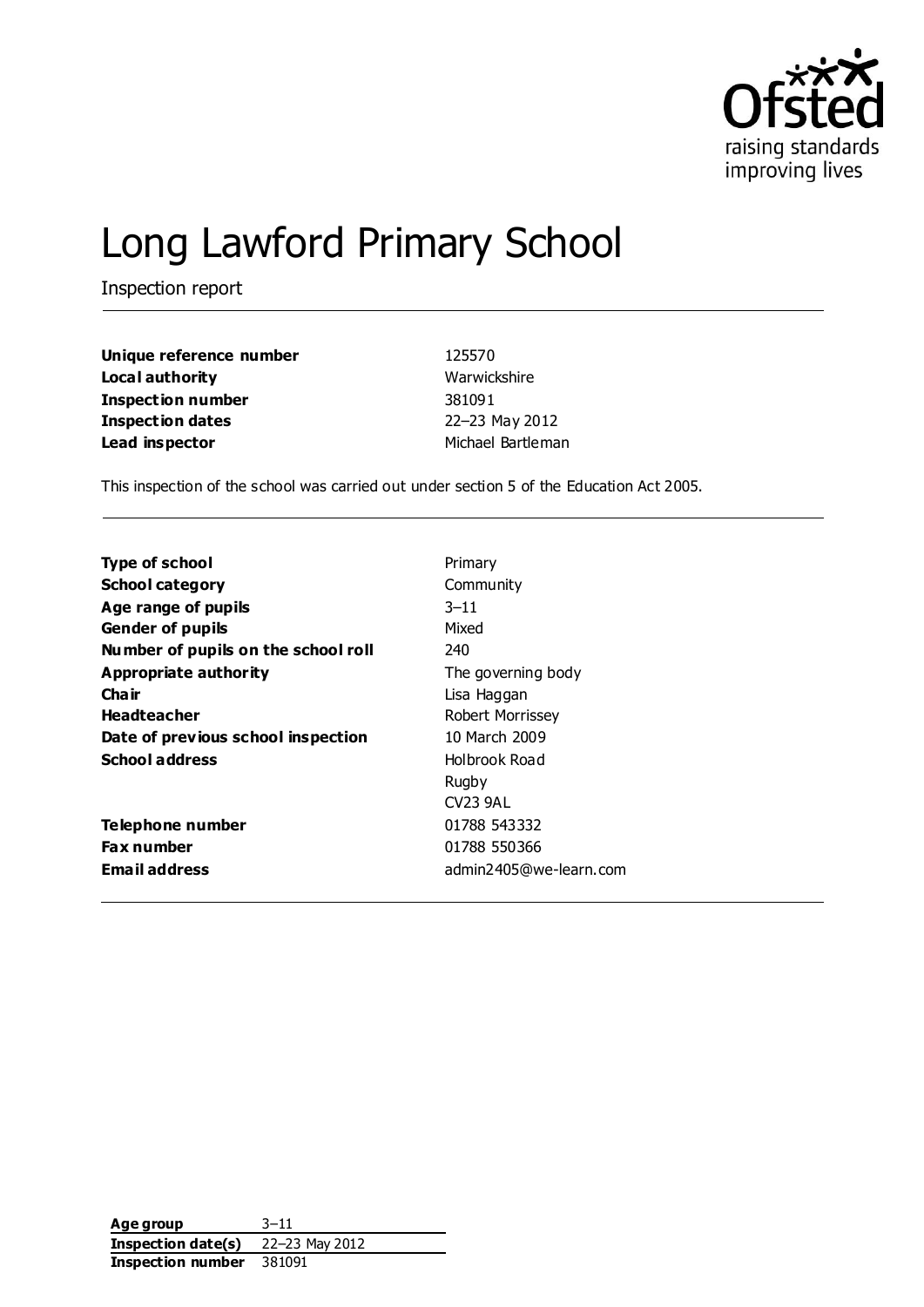

You can use Parent View to give Ofsted your opinion on your child's school. Ofsted will use the information parents and carers provide when deciding which schools to inspect and when.

You can also use Parent View to find out what other parents and carers think about schools in England. You can visit [www.parentview.ofsted.gov.uk,](http://www.parentview.ofsted.gov.uk/) or look for the link on the main Ofsted website: [www.ofsted.gov.uk](http://www.ofsted.gov.uk/)

The Office for Standards in Education, Children's Services and Skills (Ofsted) regulates and inspects to achieve excellence in the care of children and young people, and in education and skills for learners of all ages. It regulates and inspects childcare and children's social care, and inspects the Children and Family Court Advisory Support Service (Cafcass), schools, colleges, initial teacher training, work-based learning and skills training, adult and community learning, and education and training in prisons and other secure establishments. It assesses council children's services, and inspects services for looked after children, safeguarding and child protection.

Further copies of this report are obtainable from the school. Under the Education Act 2005, the school must provide a copy of this report free of charge to certain categories of people. A charge not exceeding the full cost of reproduction may be made for any other copies supplied.

If you would like a copy of this document in a different format, such as large print or Braille, please telephone 0300 123 4234, or email enquiries@ofsted.gov.uk.

You may copy all or parts of this document for non-commercial educational purposes, as long as you give details of the source and date of publication and do not alter the information in any way.

To receive regular email alerts about new publications, including survey reports and school inspection reports, please visit our website and go to 'Subscribe'.

Piccadilly Gate Store St **Manchester** M1 2WD

T: 0300 123 4234 Textphone: 0161 618 8524 E: enquiries@ofsted.gov.uk W: www.ofsted.gov.uk

© Crown copyright 2012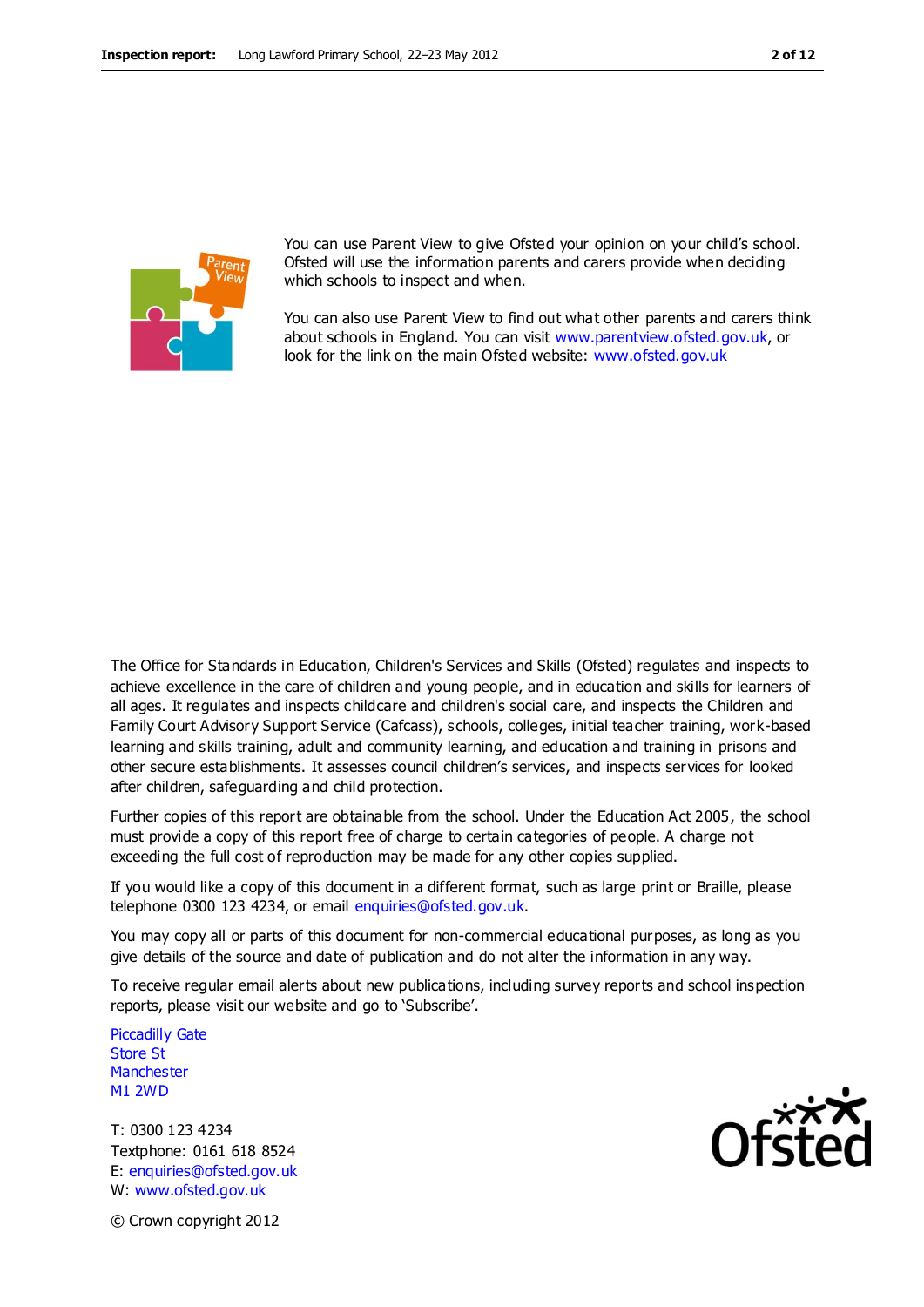## **Introduction**

Inspection team Michael Bartleman **Additional Inspector** Shahin Fazil-Aslam **Additional Inspector** 

This inspection was carried out with two days' notice. The inspectors observed teaching and learning in 17 lessons for a total of nine hours, observing 12 different teachers and visiting specialists. The inspectors held meetings with members of the governing body, staff and groups of pupils. Inspectors took account of the responses to the online questionnaire (Parent View) in planning the inspection, observed the school's work, and looked at a wide range of documentation, including school data on pupils' attainment and progress, procedures for keeping pupils safe and the school's own evaluation. They analysed questionnaires from 75 parents and carers, as well as those completed by a sample of staff and pupils.

## **Information about the school**

This is an average-sized primary school. Most of the pupils are of White British heritage although there are increasing proportions of pupils from East European heritage. The proportion of pupils known to be eligible for free school meals is also below average. The proportion of pupils supported at school action plus or with a statement of educational needs is below average. An increasing number of pupils join or leave the school part way through their primary education. The Early Years Foundation Stage consists of one Reception class and a part time Nursery class. The school met the government's floor standards in 2011 which set the minimum expectations for attainment and progress.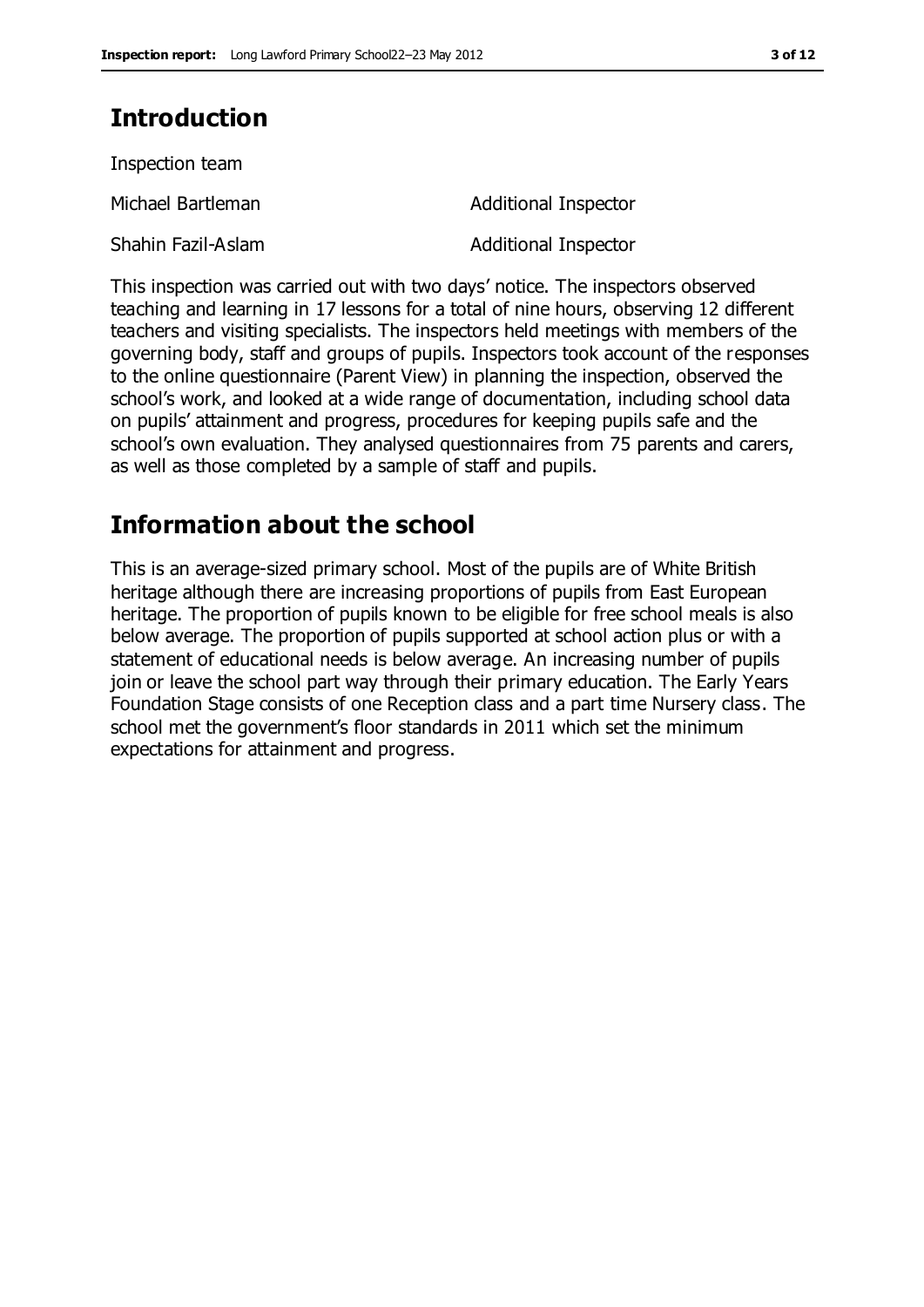## **Inspection judgements**

| <b>Overall effectiveness</b>          |  |
|---------------------------------------|--|
|                                       |  |
| <b>Achievement of pupils</b>          |  |
| <b>Quality of teaching</b>            |  |
| <b>Behaviour and safety of pupils</b> |  |
| <b>Leadership and management</b>      |  |

## **Key findings**

- Long Lawford is an outstanding school that provides its pupils with a creative, stimulating and imaginative curriculum. Pupils thoroughly enjoy coming to school because they are so motivated by the wide range of interesting activities on offer.
- Achievement is outstanding. Children enter school with skills that are below those expected for their age. All pupils including disabled pupils and those with special educational needs are making rapid and sustained progress from their starting points. The school has moved progress in Years 1 and 2 from good to outstanding, to match that in Years 3 to 6. By the end of Year 6 pupils are reaching above average levels in English and mathematics with an increasing proportion attaining the higher Levels 5 and 6.
- Teaching is outstanding. Every aspect of the school is focused on moving the pupils' learning forward. Teachers have strong subject knowledge, imaginative teaching methods and high expectations that are clearly communicated to pupils. The use of assessment to support learning is particularly effective. Teachers know the pupils extremely well and plan work that is well matched to their needs.
- **Pupils'** behaviour is exemplary. Their highly positive attitudes to learning make a significant contribution to their rapid progress in lessons. Around the school, pupils are consistently polite and considerate towards each other. They say they enjoy school and feel very safe. The school promotes their spiritual, moral, social and cultural development exceptionally well.
- The headteacher provides inspirational leadership. Supported by a very effective deputy headteacher and an exceptionally knowledgeable governing body, he and the staff have the highest ambitions for the school and its pupils. Leadership is not complacent, systems for rigorous evaluation and analysis are embedded and the school is forward-looking with a clear focus on continuous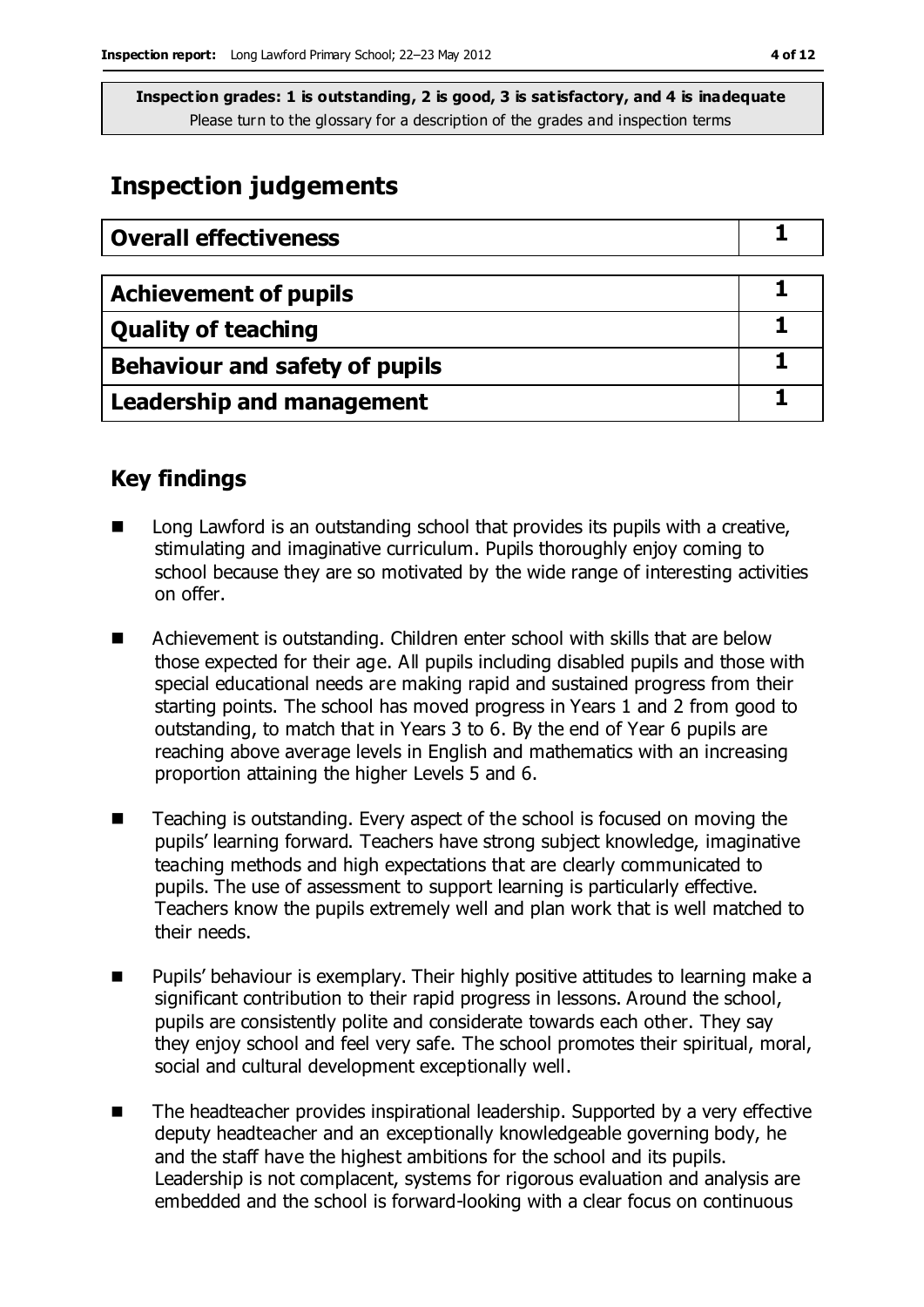improvement. This has resulted in raised attainment over a sustained period of time. Parents and carers are highly positive about how the school cares for and supports their children's learning.

### **What does the school need to do to improve further?**

Build on the rapidly rising rates of progress at Key Stage 1.

### **Main report**

#### **Achievement of pupils**

When they start school, children's skills and understanding are below the levels expected for their age. They make good and increasingly outstanding progress in the Reception and Nursery classes and are at expected levels by the time they enter Year 1. Children's behaviour is excellent. They show positive attitudes and respond extremely well to adult guidance and to the exciting learning opportunities available. Adults are skilled in interacting with young children, guiding their play and modelling language well.

Phonics (the links between letters and the sounds they make) is systematically taught in the Early Years Foundation Stage and in Years 1 and 2. Pupils learn a range of strategies that help them to read with confidence and to reach above average standards by Year 2 and Year 6. They enjoy reading a wide variety of books. Until recently progress has been slower across Key Stage 1. However with an increase in outstanding teaching and effective marking pupils are making more rapid progress, which is endorsed by the school's data and work seen in books. Pupils in Key Stage 2 make rapid and sustained progress so that by the end of Year 6 attainment is consistently above average in English and mathematics. Consequently, they are extremely well prepared for the next stage in their education.

Disabled pupils and those with special educational needs, those with English as an additional language and those who transfer into the school at times other than at the start of the Nursery class, achieve well. They make at least good and often outstanding progress because their needs are identified quickly and accurately and work is matched extremely well to their learning needs. They make a full and active contribution in lessons because they are supported effectively by well-trained staff who pose pertinent questions which challenge and extend their thinking.

An overwhelming majority of parents and carers are rightly pleased with the progress their children make. Many comment on the exciting and interesting activities that engage the children in learning. As one parent put it, 'Teaching and learning are delivered creatively and add to the children's enjoyment'.

#### **Quality of teaching**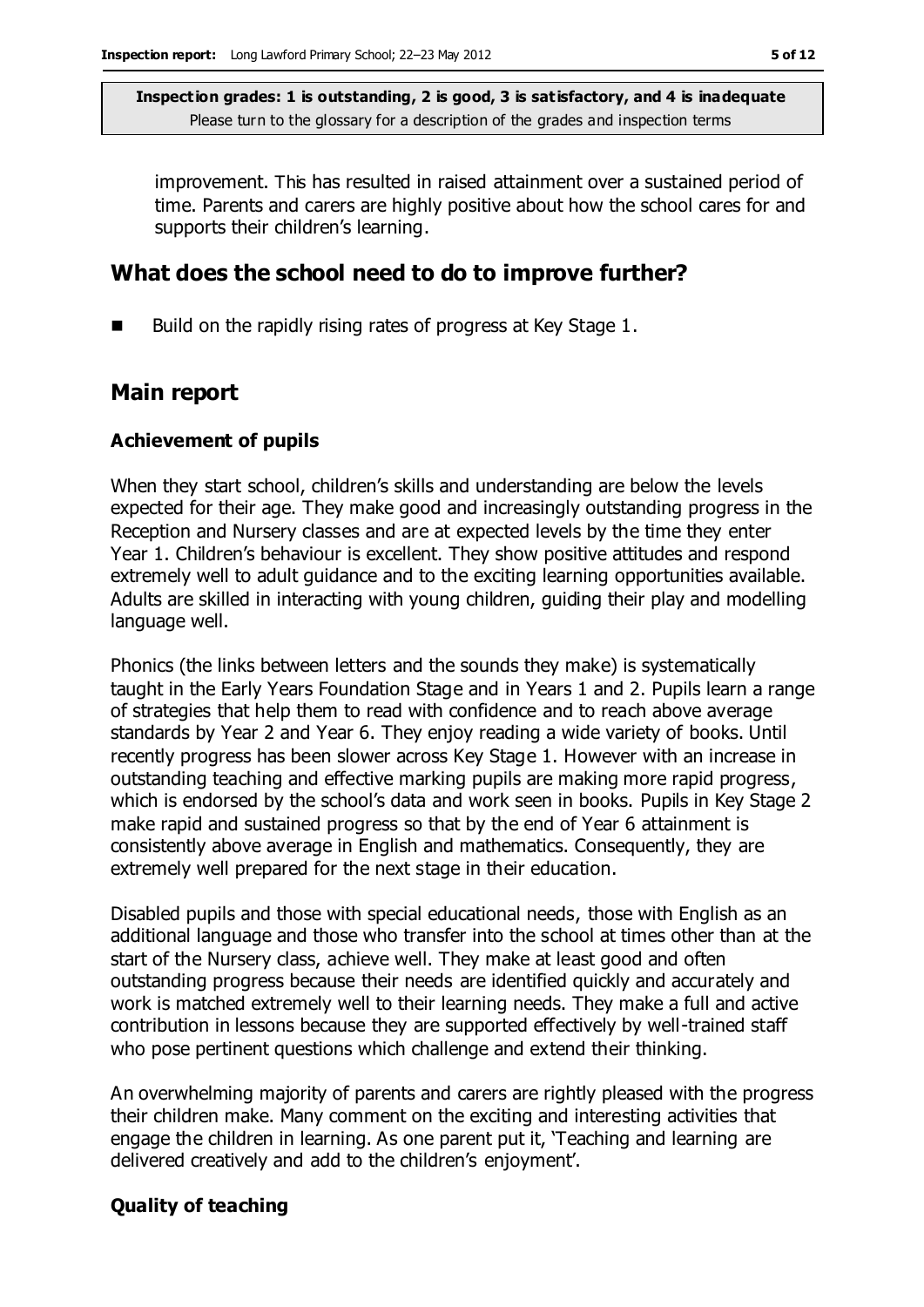Teaching is of outstanding quality over time for all pupils, including disabled pupils and those with special educational needs, because it leads to highly positive outcomes and produces high levels of enthusiasm for learning. Staff enthuse and motivate learners. The use of open-ended questions challenges pupils to explain their reasoning and ideas. For example, in a Year 5 science lesson, pupils used 'displaced', 'volume' and 'saturated' accurately to describe their observations. Younger pupils built dragon dens as part of their China week. This provoked interest about what dragons looked like and prompted much writing. Curiosity was further developed when an egg was found in the nest which promoted much lively discussions.

Assessment is used exceptionally well to identify all pupils' next steps in learning and to plan the curriculum. Well-understood systems for sharing targets and regular reminders during lessons ensure that pupils maintain a very sharp focus on what they need to do to improve. The careful marking of work by staff ensures that misconceptions are identified precisely and addressed swiftly.

Reading is taught well, and teachers have a good understanding of the teaching of phonics. This effective practice is reflected in pupils' enthusiasm for reading, the well managed guided reading sessions and the standards they reach. Teachers use texts to very good effect to challenge pupils' understanding of language and to stimulate their writing. This begins well in the Early Years Foundation Stage where imaginative activities provide meaningful opportunities for reading and writing, for example, when signing in to work or making signs on 'the building site'.

Imaginative teaching strategies and visiting experts are used to very good effect, bringing learning alive for pupils. The Ghurkhas visited to explain their survival skills during a Year 6 topic and an artist made engines with the pupils during a Victorian topic day. Pupils' spiritual, moral, social and cultural development was promoted extremely well in this lesson as they were introduced to thought-provoking issues around life in Victorian time. Every opportunity is taken to reinforce learning including interactive displays in corridors which encourage response and reflection. Home learning journals develop the use of basic skills, research and partnership with parents and carers extremely effectively. In the questionnaire, almost all the parents and carers felt that their children are well taught at the school. All pupils confirmed that they feel they are well taught and that they learn a lot in lessons.

#### **Behaviour and safety of pupils**

Pupils thrive in an environment where every child is known, cared for and valued. Pupils' behaviour in school is excellent. They are typically polite, friendly and courteous. The school is a harmonious community where pupils make an outstanding contribution through the school council, acting as playground leaders or taking on responsibilities. Pupils say that bullying of any kind is rare but would be dealt with effectively by staff if it did arise. They feel extremely safe at school. They are aware that bullying can exist in a variety of forms, including cyber-bullying and prejudicebased bullying related to sex, gender, race and disability. Through a well-planned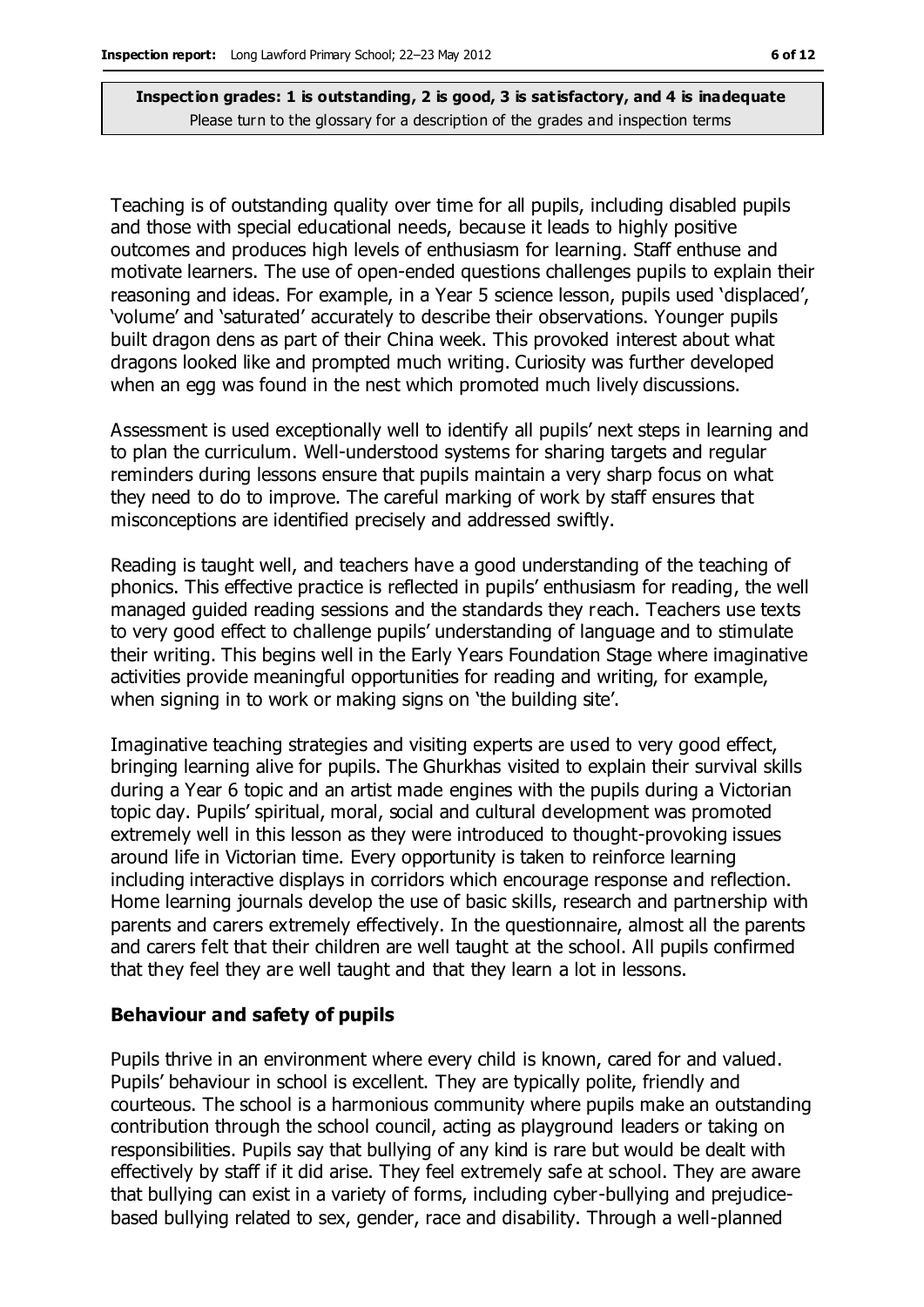curriculum, pupils are helped to develop a range of strategies to manage everyday risks for themselves, for example, in road safety and first-aid.

The vast majority of parents and carers believe that behaviour is good and that their children are kept safe. Inspectors found that the behaviour of most pupils is outstanding. School records support this view and there are effective systems to help the very small number of pupils who find it difficult to behave extremely well. Pupils' attendance is above average which reflects their enjoyment of learning and their eagerness to do well. They take pleasure in working together in lessons, showing good levels of cooperation and a willingness to listen to each other's views and ideas.

#### **Leadership and management**

Leadership is highly effective. Staff share the headteacher's vision for the school and work collectively to promote a relentless drive towards excellence. Monitoring is rigorous. Pupils' progress is tracked carefully and swift action is taken to address any variations in performance. Every aspect of the school's work is subject to regular and detailed scrutiny, ensuring that school self-evaluation is accurate and that wellplanned action leads to swift and sustained improvement. This is evidenced by the above average standards, maintained and rising, higher standards of teaching in Years 1 and 2 and the improvements since the previous inspection. The governing body is supportive, knows the school well and is able to challenge leaders effectively. For these reasons, the school has excellent capacity to sustain improvement.

Well-planned professional development and opportunities for staff to learn from one another promote enthusiastic and imaginative teaching. Meticulous monitoring of pupils' work by leaders and their direct observation of lessons ensure that the most effective approaches are securely embedded and that staff receive precise guidance to help them to improve their practice continually.

The curriculum is outstanding. It is rich and varied, which inspires a love of learning which one Year 5 pupil described as 'thrilling'. Subjects are brought together in topics and themes that are interesting, relevant and engaging for pupils. The curriculum is exceptionally well enriched by opportunities for pupils to develop skills in sports and the arts and by partnerships with local schools to extend learning for gifted and talented pupils. A range of visitors and visits, including residential trips and specialist teaching in French, science, cooking and physical education, contributes very effectively to promoting pupils' academic and personal development.

Partnerships with schools in contrasting settings, for example, in China, Poland and England give pupils an awareness and understanding of what life is like for children whose backgrounds are different from their own, while links with local businesses, including Year 6 pupils running their own shop, give them an insight into the world of work. A wide range of very popular extra-curricular clubs promote pupils' cultural and sporting interests well. Regular charity fundraising and opportunities for older pupils to act as buddies to younger children successfully cultivate pupils' caring attitudes and social skills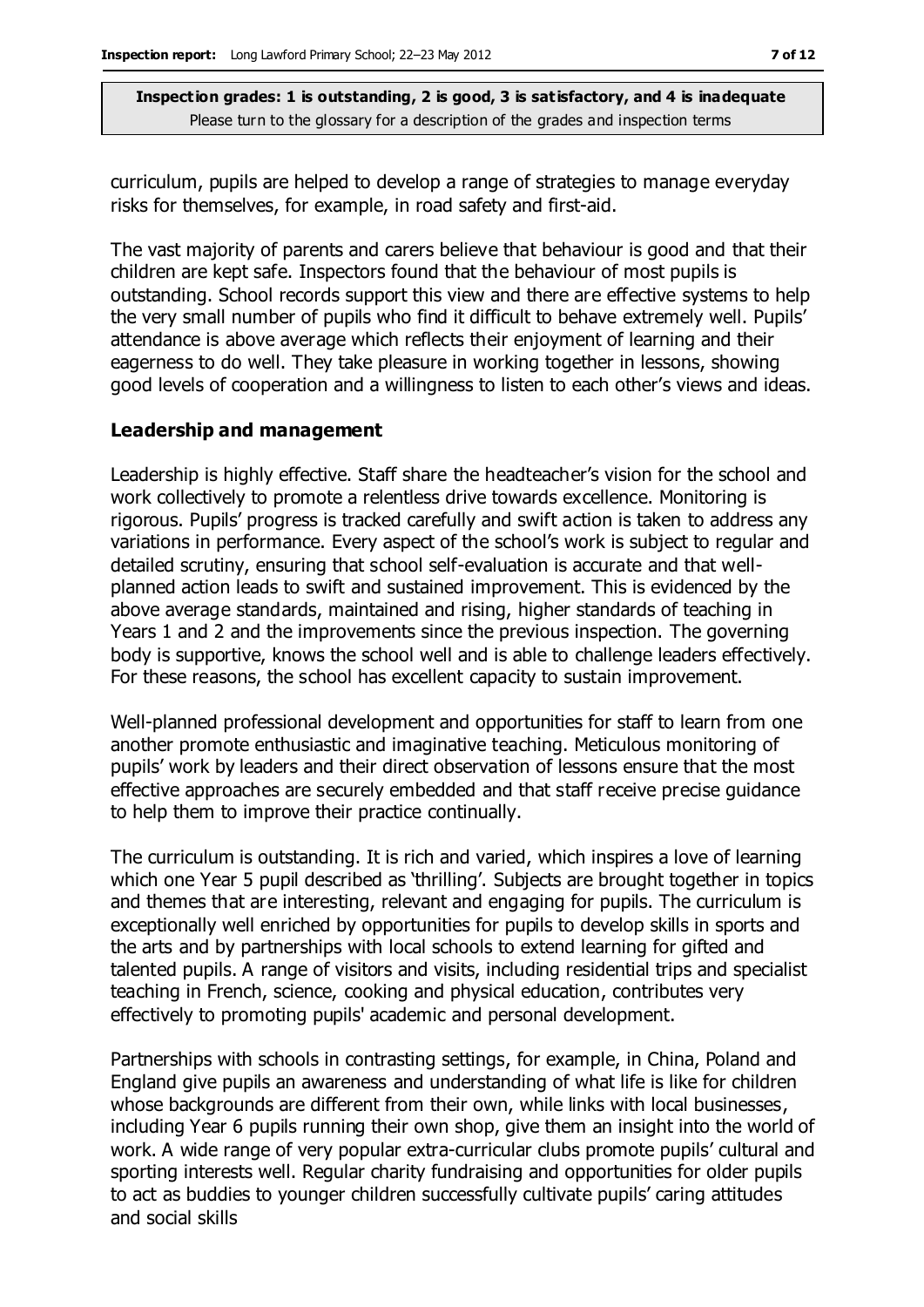The school complies very well with statutory requirements for safeguarding through well managed, robust procedures which are monitored effectively. Its highly inclusive ethos supports excellent promotion of equal opportunities and access to educational entitlement; discrimination of any kind is not tolerated. Strong links with external agencies help to ensure that pupils whose circumstances make them potentially vulnerable receive the support they need. Transition arrangements for pupils leaving and joining the school are well developed. The increasing number of pupils who join the school at times other than the start of term or the Nursery class are quickly assessed, supported and integrated into the life of the school. Partnerships with parents and carers and the wider community are outstanding.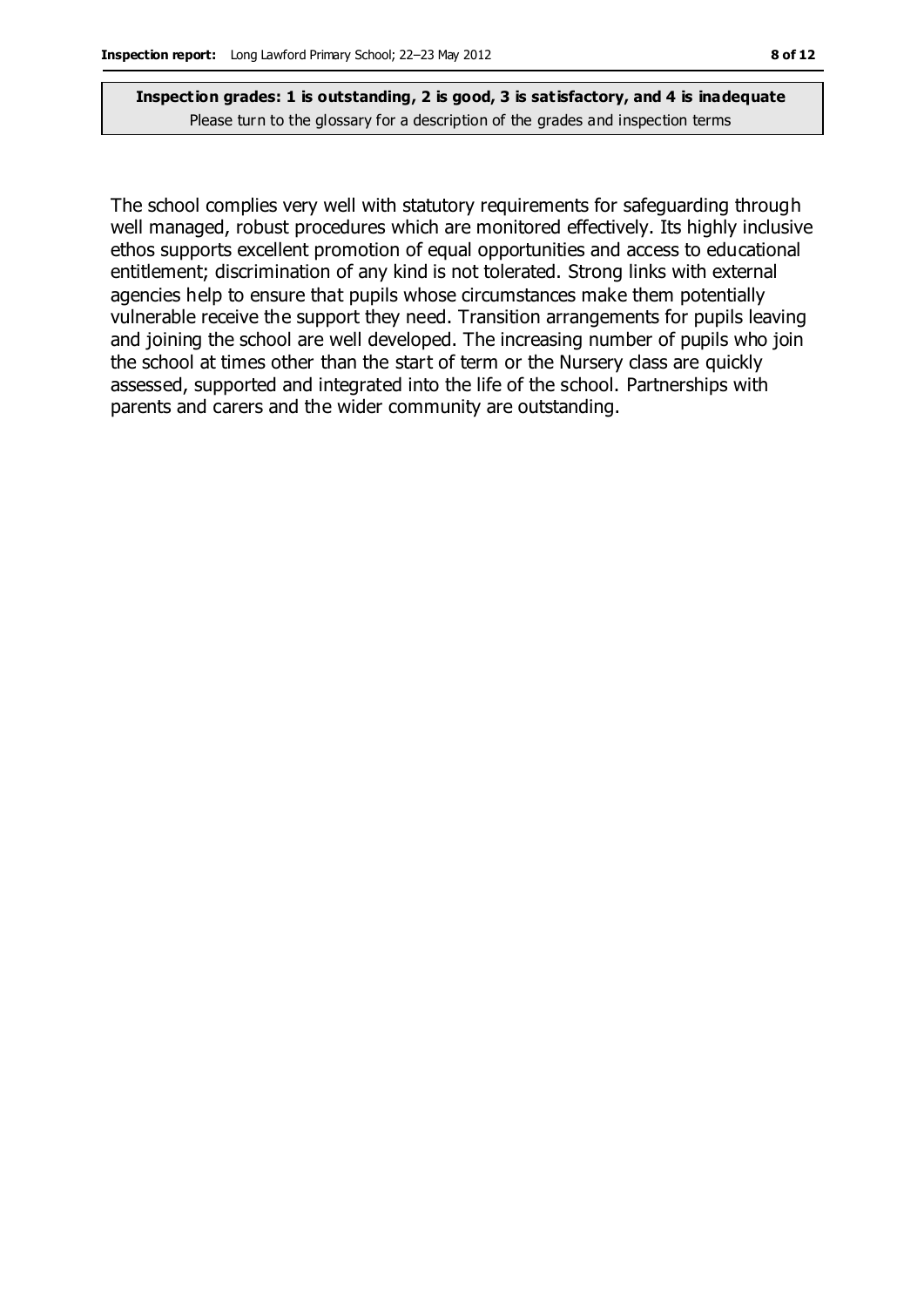## **Glossary**

### **Grade Judgement Description** Grade  $1$  | Outstanding | These features are highly effective. An outstanding school provides exceptionally well for all its pupils' needs. Grade 2 Good These are very positive features of a school. A school that is good is serving its pupils well. Grade 3  $\parallel$  Satisfactory  $\parallel$  These features are of reasonable quality. A satisfactory school is providing adequately for its pupils. Grade 4  $\parallel$  Inadequate  $\parallel$  These features are not of an acceptable standard. An inadequate school needs to make significant improvement in order to meet the needs of its pupils. Ofsted inspectors will make further visits until it improves.

## **What inspection judgements mean**

## **Overall effectiveness of schools**

|                       | Overall effectiveness judgement (percentage of schools) |      |                     |                   |
|-----------------------|---------------------------------------------------------|------|---------------------|-------------------|
| <b>Type of school</b> | <b>Outstanding</b>                                      | Good | <b>Satisfactory</b> | <b>Inadequate</b> |
| Nursery schools       | 54                                                      | 42   |                     |                   |
| Primary schools       | 14                                                      | 49   | 32                  |                   |
| Secondary             | 20                                                      | 39   | 34                  |                   |
| schools               |                                                         |      |                     |                   |
| Special schools       | 33                                                      | 45   | 20                  |                   |
| Pupil referral        |                                                         | 55   | 28                  |                   |
| units                 |                                                         |      |                     |                   |
| All schools           | 16                                                      | 47   | 3٠                  |                   |

New school inspection arrangements have been introduced from 1 January 2012. This means that inspectors make judgements that were not made previously.

The data in the table above are for the period 1 September to 31 December 2011 and represent judgements that were made under the school inspection arrangements that were introduced on 1 September 2009. These data are consistent with the latest published official statistics about maintained school inspection outcomes (see [www.ofsted.gov.uk\)](http://www.ofsted.gov.uk/).

The sample of schools inspected during 2010/11 was not representative of all schools nationally, as weaker schools are inspected more frequently than good or outstanding schools.

Primary schools include primary academy converters. Secondary schools include secondary academy converters, sponsor-led academies and city technology colleges. Special schools include special academy converters and non-maintained special schools.

Percentages are rounded and do not always add exactly to 100.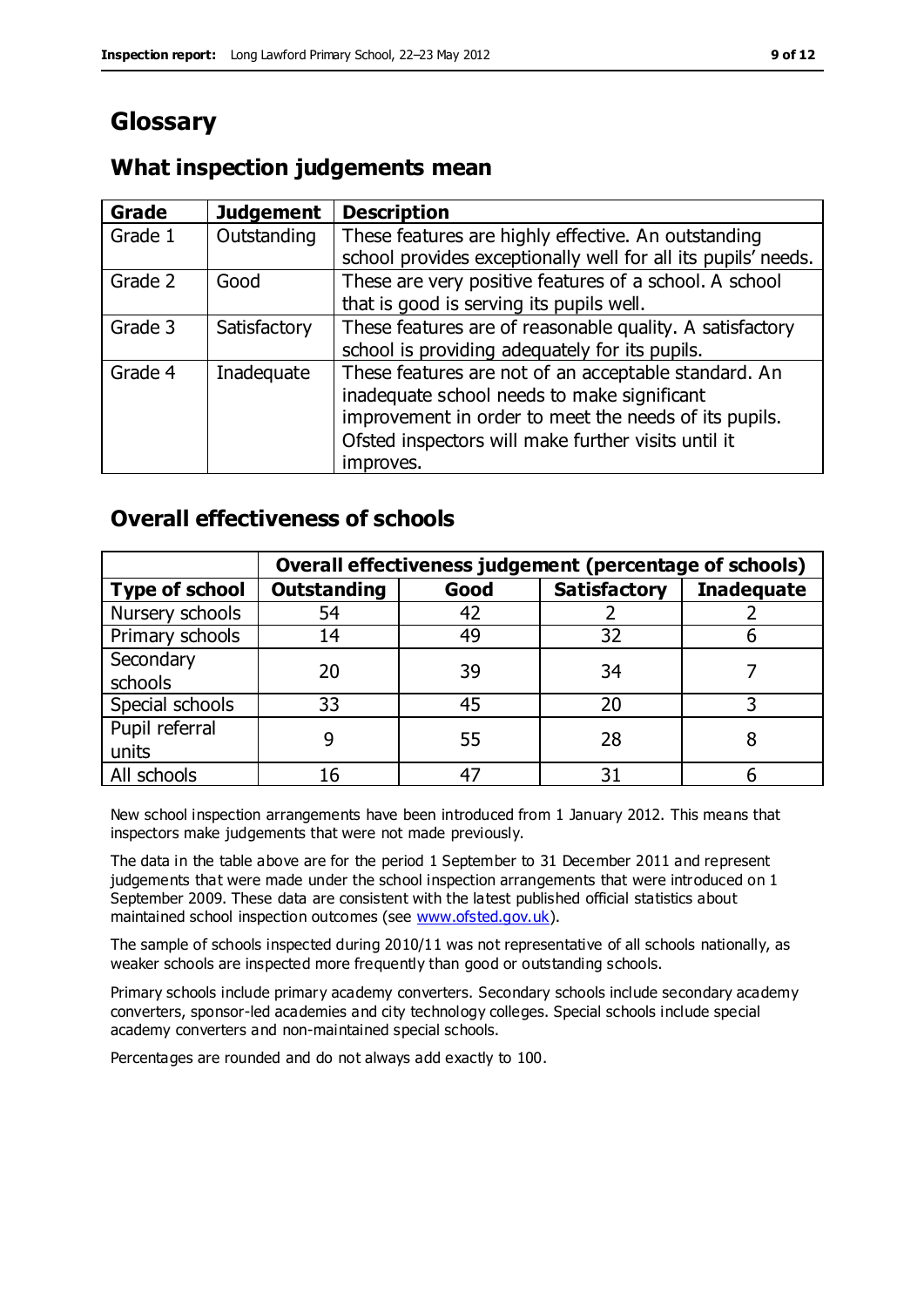## **Common terminology used by inspectors**

| Achievement:                  | the progress and success of a pupil in their<br>learning and development taking account of their<br>attainment.                                                                                                        |
|-------------------------------|------------------------------------------------------------------------------------------------------------------------------------------------------------------------------------------------------------------------|
| Attainment:                   | the standard of the pupils' work shown by test and<br>examination results and in lessons.                                                                                                                              |
| Attendance:                   | the regular attendance of pupils at school and in<br>lessons, taking into account the school's efforts to<br>encourage good attendance.                                                                                |
| Behaviour:                    | how well pupils behave in lessons, with emphasis<br>on their attitude to learning. Pupils' punctuality to<br>lessons and their conduct around the school.                                                              |
| Capacity to improve:          | the proven ability of the school to continue<br>improving based on its self-evaluation and what<br>the school has accomplished so far and on the<br>quality of its systems to maintain improvement.                    |
| Floor standards:              | the national minimum expectation of attainment<br>and progression measures.                                                                                                                                            |
| Leadership and management:    | the contribution of all the staff with responsibilities,<br>not just the governors and headteacher, to<br>identifying priorities, directing and motivating staff<br>and running the school.                            |
| Learning:                     | how well pupils acquire knowledge, develop their<br>understanding, learn and practise skills and are<br>developing their competence as learners.                                                                       |
| <b>Overall effectiveness:</b> | inspectors form a judgement on a school's overall<br>effectiveness based on the findings from their<br>inspection of the school.                                                                                       |
| Progress:                     | the rate at which pupils are learning in lessons and<br>over longer periods of time. It is often measured<br>by comparing the pupils' attainment at the end of a<br>key stage with their attainment when they started. |
| Safety:                       | how safe pupils are in school, including in lessons;<br>and their understanding of risks. Pupils' freedom<br>from bullying and harassment. How well the school<br>promotes safety, for example e-learning.             |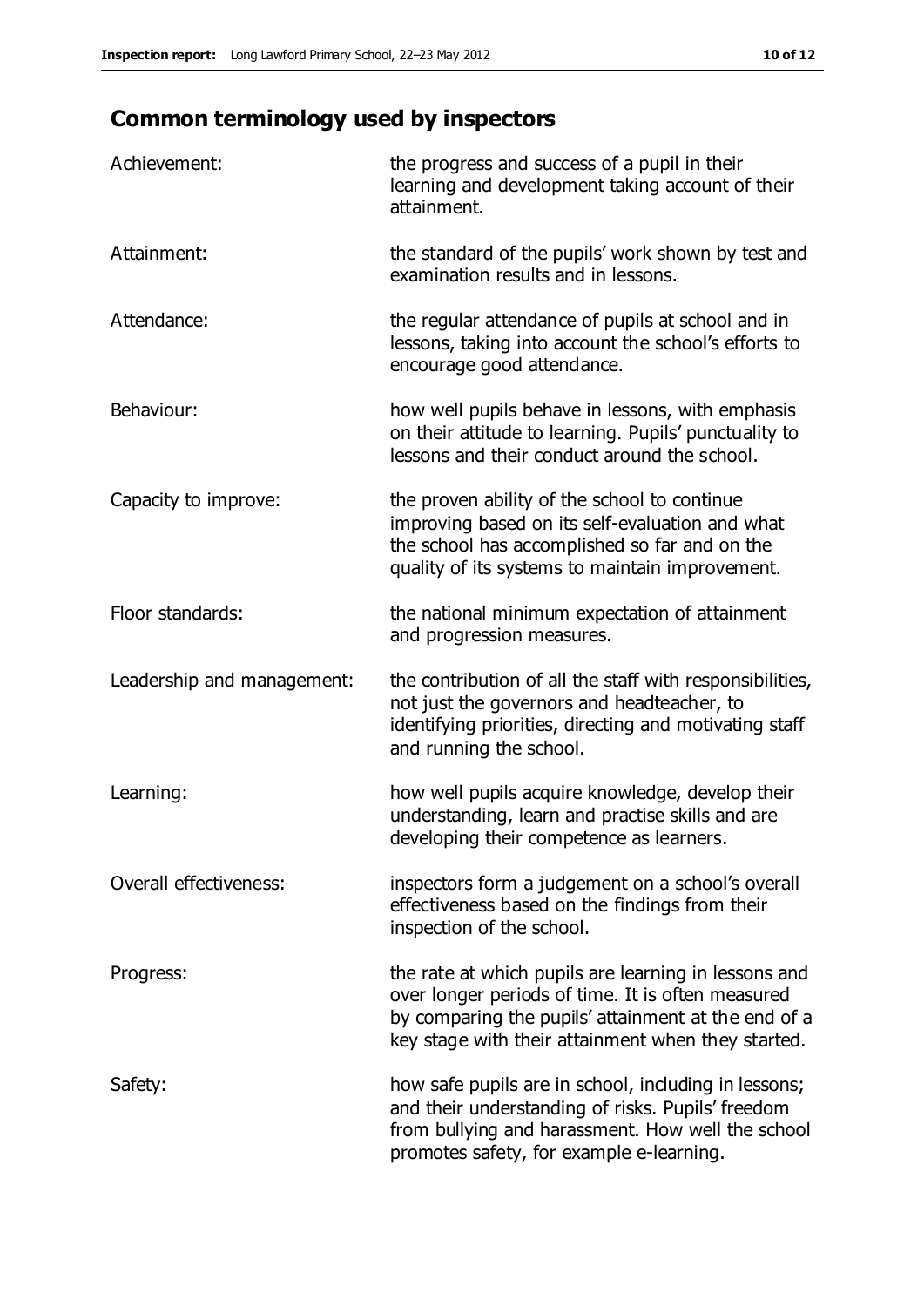#### **This letter is provided for the school, parents and carers to share with their children. It describes Ofsted's main findings from the inspection of their school.**



24 May 2012

Dear Pupils

### **Inspection of Long Lawford Primary School, Rugby, CV23 9AL**

Thank you for your friendly welcome and for helping the inspectors when we visited your school recently. We enjoyed talking to you all and listening to what you had to say about your school. This letter tells you about the judgements that we reached during our visit.

Long Lawford Primary is an outstanding school. You told us that you really like coming to school and your parents and carers told us they like the school very much too. You attend school very regularly – well done! You make outstanding progress through the school and reach higher standards compared to other pupils nationally by the end of Year 6. Those of you who need additional help are very well supported so that you make outstanding progress too. You all behave exceedingly well and are very keen to learn. We were particularly impressed with your home learning books and how much effort you put in to produce topics of such high standards. You enjoy all the interesting activities and projects that the teachers plan for you. You have an extremely good knowledge of how to keep yourselves safe from harm. All of you who completed the survey told us that you feel very safe in school.

Your school is always looking for ways to make its work even better. We have asked your teachers to make sure that pupils in Years 1 and 2 continue to make progress as quickly as do the older pupils.

All of you can help by continuing to work hard in lessons and by attending school every day.

Finally, I would like to thank you again and wish you well in the future.

Yours sincerely

Michael Bartleman Lead inspector